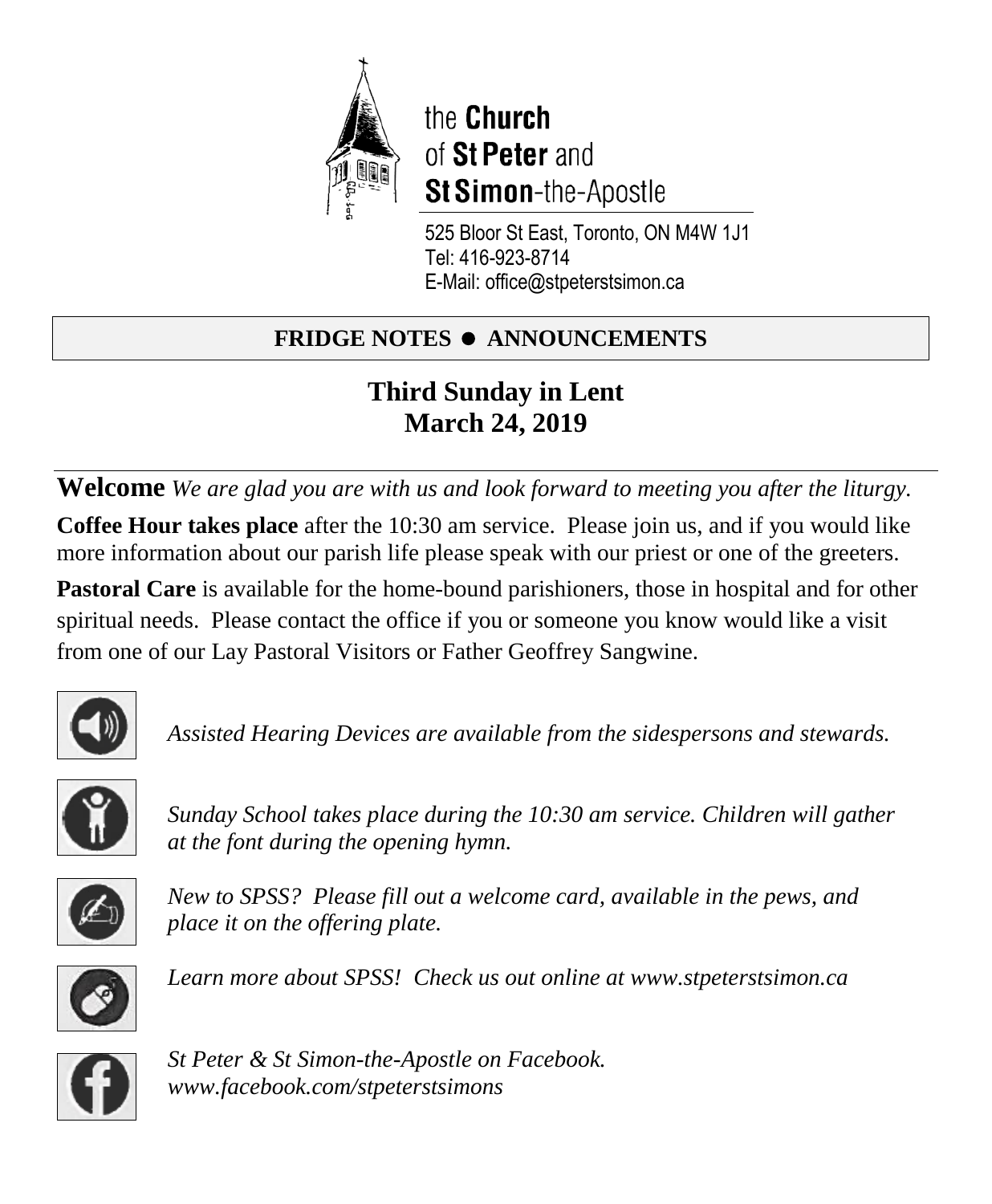# 2

### **PRAYERS**

**In our prayers this week, we remember**:

**Anglican Communion**: The Hong Kong Sheng Kung Hui

**Diocese**: Bishop Andrew Asbil, Area Bishop - Kevin Robertson, Victoria & Haliburton Deanery

### **Outreach and Advocacy**:

St. Aidan, Toronto; St. Andrew, Scarborough; St. Andrew Japanese Congregation, Toronto.

**Our Parish**: Pam Young, Loxley & Marie Adams, Michael & Sara, Elizabeth Alberti

**Home-bound**: Byron Armstrong/Gail Birnie/Inez V. Burt/Nancy Byers/Cintra Cassidy/Ann Duff/Charlotte Graham/Lorraine Griffith/Norma Kenny/Cynthia Olivierre/Denise Orieux/George Petricko/Lucy Simons/Lois Totton/Lila Vamosi/Gladys Worledge-Burke/Pam Young.

### **PARISH NEWS**

# **This Afternoon at 4 pm**

### **CHORAL EVENSONG** *Celebrating the Eve of the Annunciation* **Please Join Us**

**We appreciate your givings** and remind you that in order to receive a tax receipt your envelope number or name & address should accompany all donations. Also, please do not leave your valuables unattended.

**Pre-authorized giving** (PAG) forms are available at the back of the church and in the pews. We encourage you to support the church through PAG. Thank you for your support.

**Dancercize** – Join us Wednesdays in the Parish Hall at 12:30 pm for an hour of dancing. Free. Everyone welcome. For information, please speak to Carol Peck or email [ctpeck35hotmailcom@](mailto:ctpeck35@hotmail.com)yahoo.ca, or call the church office.

**Altar Flowers** If you are interested in dedicating flowers for the altar, there are Sundays available on May 19, June 9, 23, and 30. Please speak with Barbara Towe.

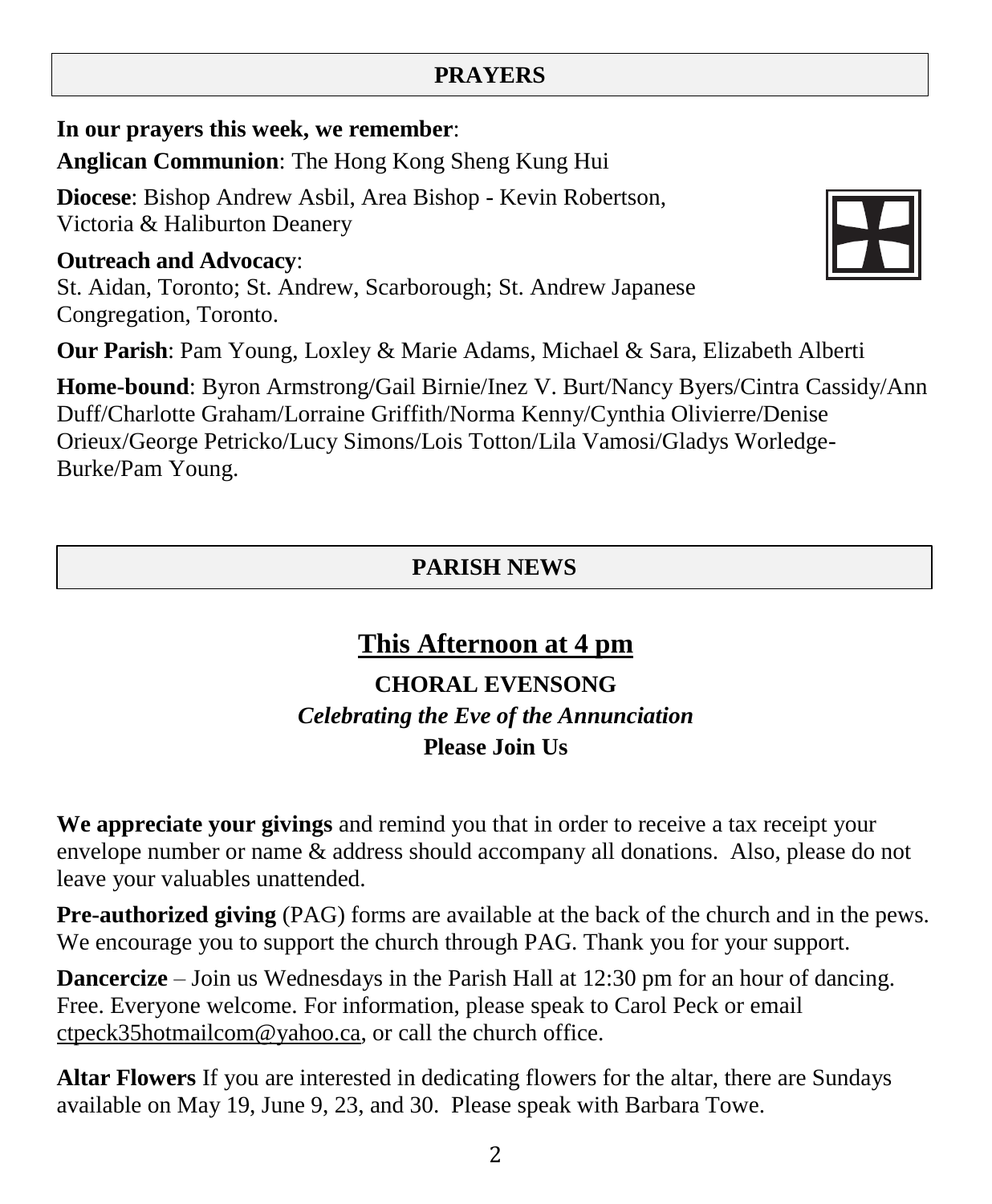# **Parish Lenten Scripture Study - Tuesday, March 26, April 2, 9** *Meeting Jesus in the Gospel of Luke - Part II*

For St Luke the Evangelist, Jesus is the centre point of God's movement in history and the clearest revelation of God's purposes for all of humanity. The Sunday Gospels this year are from Luke. All are welcome to join us as we read and discuss this marvellous account of the Good News of Jesus Christ. Join us for:

Evening Prayer - 6:00 pm Light Supper - 6:30 pm Study - 7:15 pm

### **LENTEN SERIES at the CATHEDRAL**

# **Walking With Jesus To The Cross With Ignatius Of Loyola As Our Guide at St James' Cathedral**

# **Wednesday March 27/Wednesday, April 10 6:00 pm Service 6:30 pm Light Supper 7:00 pm Lecture**

Presented by Dr. Ruth Brown, Spiritual Formation and Prayer Ministries Director for InterVarsity Christian Fellowship of Canada.

This interactive Lenten series will offer participants the opportunity to learn about the life and work of Ignatius of Loyola, explore his Spiritual Exercises experientially in the gathered community and individually, and examine reflective questions which may lead to greater inner freedom and intimacy with Jesus.

**Wednesday, March 27 Gospel Meditation – Experiencing Intimacy with Jesus** During this second session participants will gain an overview of the Ignatian method of gospel meditation. We will have opportunity to practice this with a passage from the gospel of John during our session and share with others some of what God is revealing in our meditation and/or reading.

**Wednesday, April 10 Spiritual Freedom – Exploring Attachments and Discernment** In this final session participants will consider Ignatian methods for recognizing unhealthy attachments and discerning paths to greater spiritual freedom in our relationship with God and others. Jesus' example of his life, death and resurrection will resource this conversation.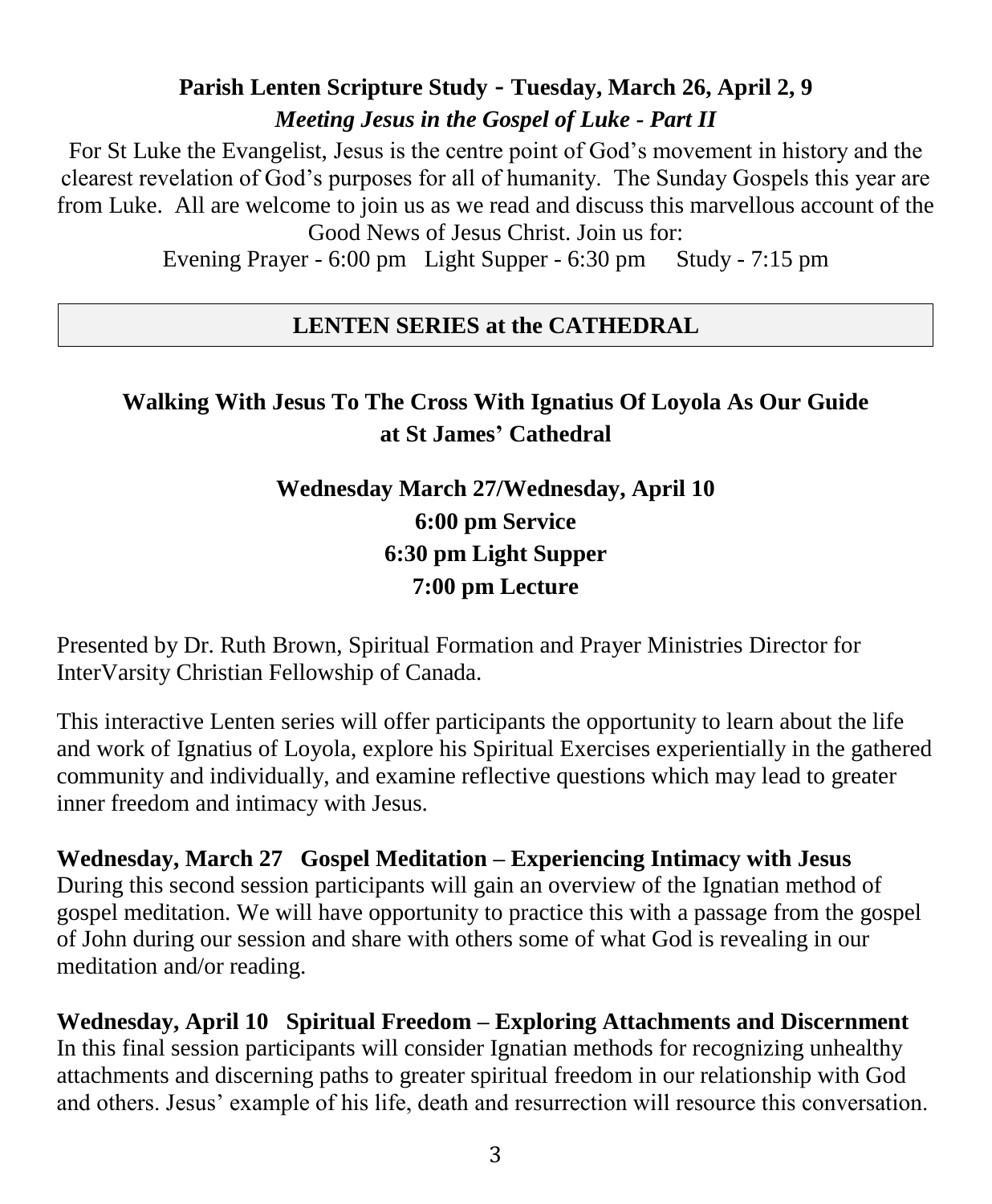### **LOOKING AHEAD**

**Sunday Forum:** *Legal Challenges in Applying for Refugee Status in Canada* Sunday March 31, 2019 from 12:30 to 2:00 pm (coffee will be served) Location: SPSS Parish Hall

Speaker, Paul VanderVennen, is a lawyer in Toronto who works with refugee claimants. He is a friend of Diane Marshall, and is currently representing one of our parishioners in an appeal of a recent decision rejecting this person's refugee claim.

### **Good News!**

We just heard from Mohammed that his father Jomard Al-Bayati has been accepted by Canada. His arrival date has been set for May 14th, we will keep you updated. SPSS Refugee Committee.

**Upcoming Fundraising Concert for the UK Choir Tour:** The Choir will be performing The Crucifixion by John Stainer on Sunday, April 14<sup>th</sup> at 4:00 pm. Tickets will be on sale today following the 10:30 am service.

**Tanya Talaga - TOGOGOS Event** – Tuesday, April 30, 2019 at Bloor Street United Church, in support of the Stephen Lewis Foundation Grandmothers to Grandmothers Campaign. Tanya Talaga is an acclaimed national best-selling author, journalist and columnist. Her book Seven Fallen Feathers received the Shaughnessy Cohen Prize for Political Writing. Details are as follows: 6:30 pm – Complimentary refreshments and cash bar, 7:30 PM – Conversations followed by  $Q & A$ , Tickets - \$30.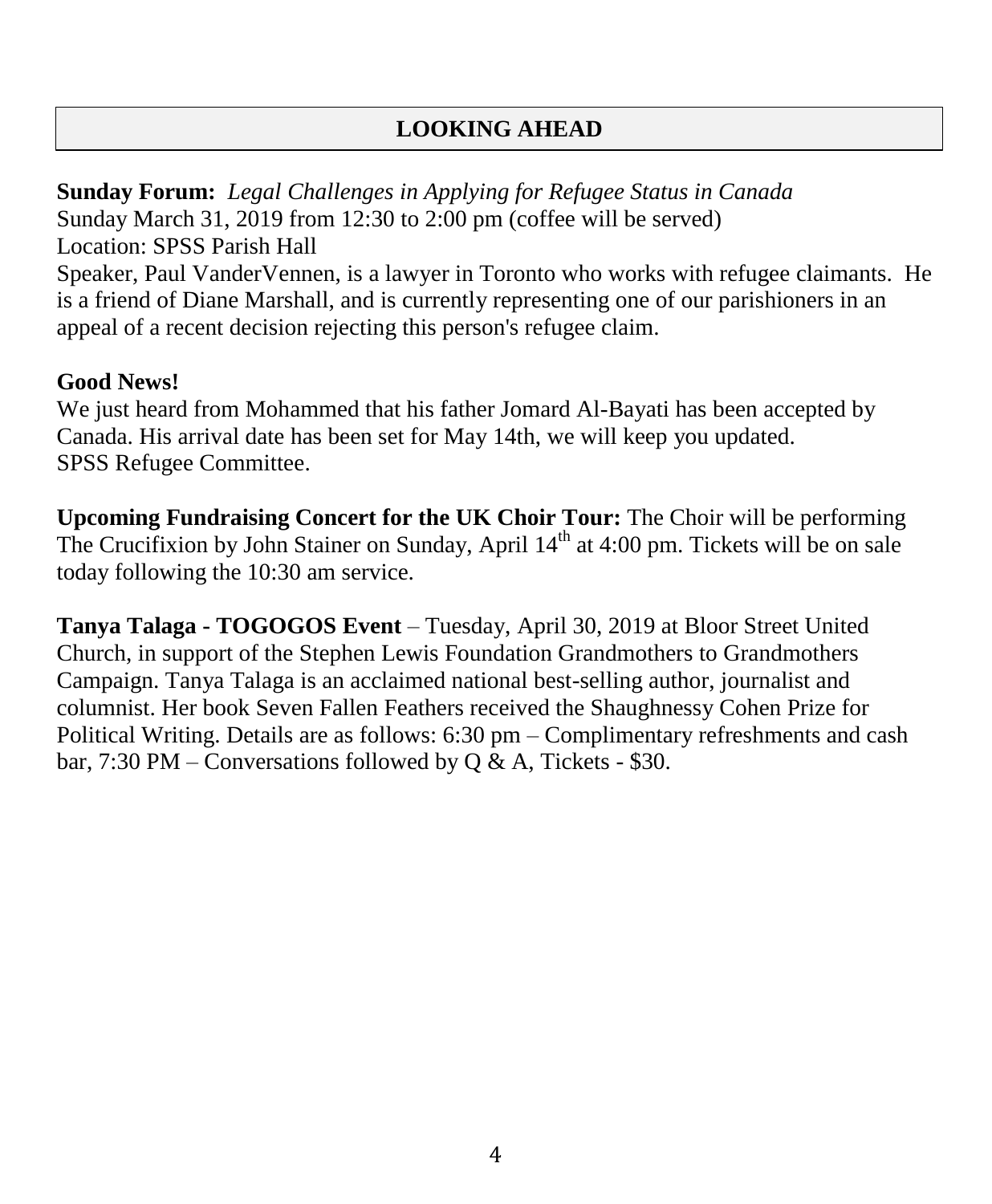### **PARISH MINISTRIES 2019**

# **Clergy**

| Honorary Assistant The Reverend Jennifer Matthews |  |
|---------------------------------------------------|--|

# **Wardens**

|                        | Mary Martin                  |
|------------------------|------------------------------|
|                        |                              |
| Lay Delegates to Synod | Mary Anderson, Paul Mitchell |
|                        |                              |

# **Parish Life & Discipleship**

| Advisory Board  Fran Brown                                                                                                                                                                                                                               |  |
|----------------------------------------------------------------------------------------------------------------------------------------------------------------------------------------------------------------------------------------------------------|--|
| Altar Guild<br>Director of Music<br>Honorary Assistant Organists<br>Maurice White, Johan van t' Hof<br>Christian: Editor is a contract of Maurice White, Johan van t' Hof                                                                                |  |
|                                                                                                                                                                                                                                                          |  |
|                                                                                                                                                                                                                                                          |  |
|                                                                                                                                                                                                                                                          |  |
| Church School<br>Filips                                                                                                                                                                                                                                  |  |
|                                                                                                                                                                                                                                                          |  |
|                                                                                                                                                                                                                                                          |  |
| Envelope Secretary<br>Hospitality/Coffee Hour<br>Fran Brown<br>Marie Samuels-Isaac<br>Marie Samuels-Isaac                                                                                                                                                |  |
| Funerals<br>Special Events<br>Laurie Samuels-Isaac<br>Laurie Sanderson<br>Laurie Sanderson<br>Lay Anointers<br>Lay Anointers<br>Lay Pastoral Care Visitor<br>Lay Pastoral Care Visitor<br>Library<br>Carol Peck<br>Newsletter<br>Newsletter<br>Newslette |  |
|                                                                                                                                                                                                                                                          |  |
|                                                                                                                                                                                                                                                          |  |
|                                                                                                                                                                                                                                                          |  |
|                                                                                                                                                                                                                                                          |  |
| Peggy Needham<br>Opportunities Committee<br>Property<br>Peggy Needham<br>Peggy Needham<br>Property                                                                                                                                                       |  |
|                                                                                                                                                                                                                                                          |  |
|                                                                                                                                                                                                                                                          |  |
| Property<br>Readers<br>Colin Bird, Spencer Higgins<br>Geoffrey Sangwine                                                                                                                                                                                  |  |
| Refugee Committee<br>Servers<br>Servers Fen Nanton                                                                                                                                                                                                       |  |
|                                                                                                                                                                                                                                                          |  |
| Sides-people Communication Vincent Wong                                                                                                                                                                                                                  |  |
|                                                                                                                                                                                                                                                          |  |
| Wednesday Morning Group  Sheila Thomas                                                                                                                                                                                                                   |  |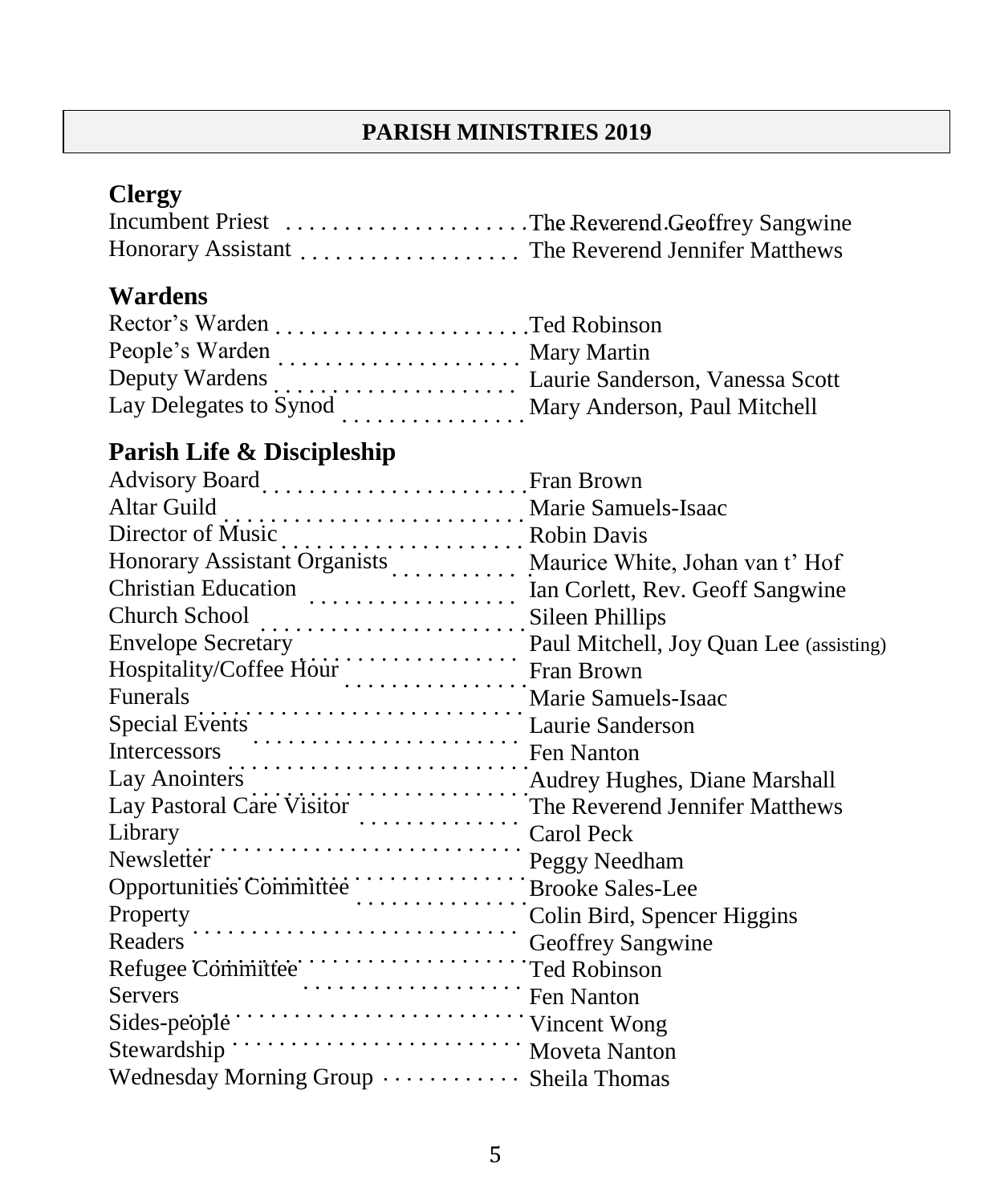

#### **LENT & EASTER**

**Sunday, March 24** at 4 pm Choral Evensong *Celebrating the Eve of the Annunciation*

**Sunday, April 14 - Palm Sunday** Services at 8:30 and 10:30 am 4 pm – Stainer's *Crucifixion*

**Tuesday, April 16** 6 pm Holy Eucharist 6:30 pm The Way of the Cross

**Wednesday, April 17** 6 pm Holy Eucharist 6:30 pm The Way of the Cross

**Thursday, April 18** – **Maundy Thursday** 7:30 pm - Maundy Thursday Liturgy

**Friday April 19 - Good Friday** 8 am Ecumenical Walk, 11 am Solemn Liturgy

> **Saturday, April 20 – Easter Eve** 8 pm Vigil

**Sunday, April 21 - Easter Day** Services at 8:30 am and 10:30 am Bishop Kevin Robertson – Celebrant & Preacher

**Tuesdays in Lent: Candlelight Evening Prayer at 6 pm** Tuesday March 12, 19, 26, April 2, 9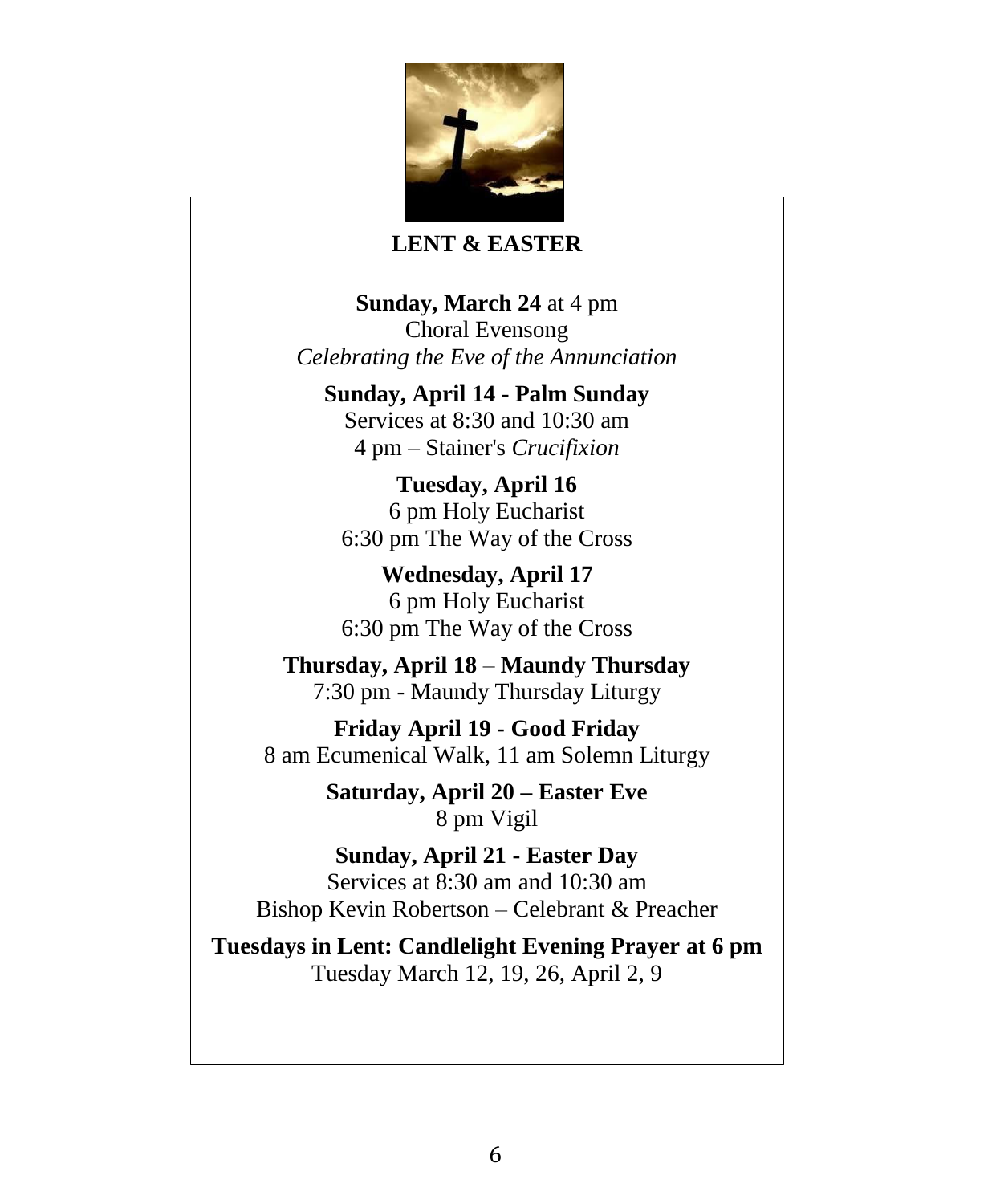#### **JOIN US FOR WORSHIP**

**Sunday 8:30 am** – Holy Eucharist **Sunday 10:30 am** – Worship Service **1st Sunday** – Choral Eucharist (Traditional) **2nd Sunday** – Choral Matins **3rd Sunday** – Choral Eucharist (Traditional) **4th Sunday** – Choral Eucharist (Contemporary) **Sunday Evensong** – As Announced **Tuesdays in Lent** – Candlelight Evening Prayer **Last Tuesday of the Month** – Candlelight Evening Prayer

### **THIS WEEK AT ST. PETER & ST. SIMON**

### **Tuesday, March 26** 6:00 pm Candlelight Evening Prayer 6:30 pm Light Supper 7:15 pm Lenten Scripture Study: St Luke's Gospel **Wednesday, March 27** 11:00 am Holy Eucharist with Anointing (in the chapel) **Sunday, March 31: Fourth Sunday in Lent** 8:30 am Holy Eucharist - *BCP* 10:30 am Choral Matins *Readings: Joshua 5:9-12; Psalm 32; 2 Corinthians 5:16-21; Luke 15:1- 3,1b-32*